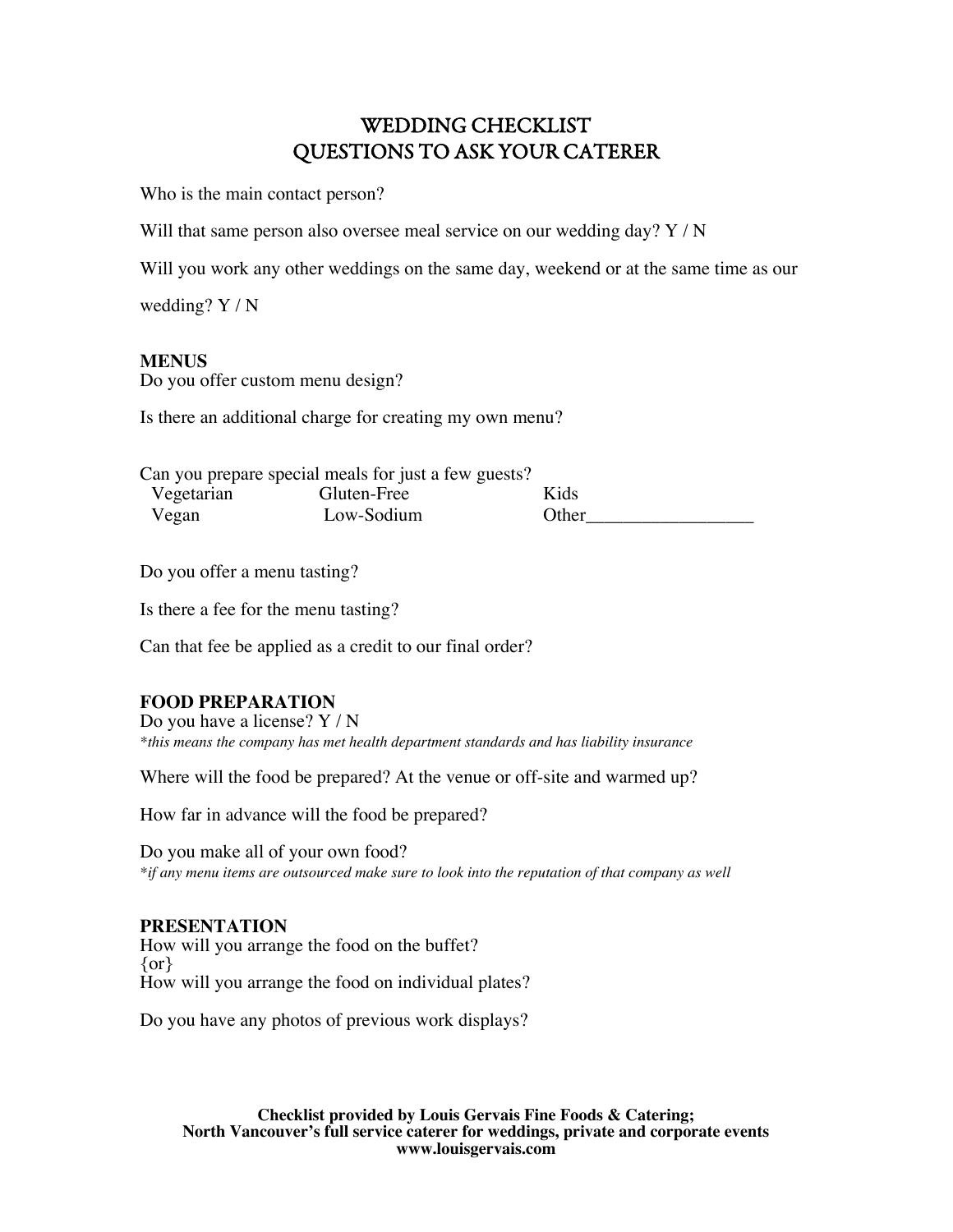## **STAFFING**

*\*Top caterers will use their own staff, even if the sites staff is available, because they understand the caterers way of doing business.* Do you have your own team of staff or do you outsource to a staffing service?

How many staff would you recommend for a wedding of our size?

What will the wait staff wear?

#### **BEVERAGE SERVICE**

Do you charge for beverage service?

If I want to provide my own wine, beer & liquor is there a corkage fee?

#### **VENUES**

*\*this is important as many venues have hidden nuances that can provide challenges to caterers who are new to the space* Have you worked at my chosen venue before?

#### **EQUIPMENT RENTALS**

Can you provide the following items? Are they your own supplies or do you sub-contract some/all items?

| <b>Tables</b>                              | Owned | Rented | Not Available |  |
|--------------------------------------------|-------|--------|---------------|--|
| <b>Chairs</b>                              | Owned | Rented | Not Available |  |
| <b>Linens</b>                              | Owned | Rented | Not Available |  |
| <b>Plates</b>                              | Owned | Rented | Not Available |  |
| <b>Silverware</b>                          | Owned | Rented | Not Available |  |
| <b>Glassware</b>                           | Owned | Rented | Not Available |  |
| <b>S&amp;P Shakers</b>                     | Owned | Rented | Not Available |  |
| Additional Itams specific to your wadding: |       |        |               |  |

Additional Items specific to your wedding:

#### **HIDDEN SERVICE COSTS**

What service costs are included and which are additional?

Is set-up and clean-up included?

How much is overtime of the reception runs long?

Are gratuities included?